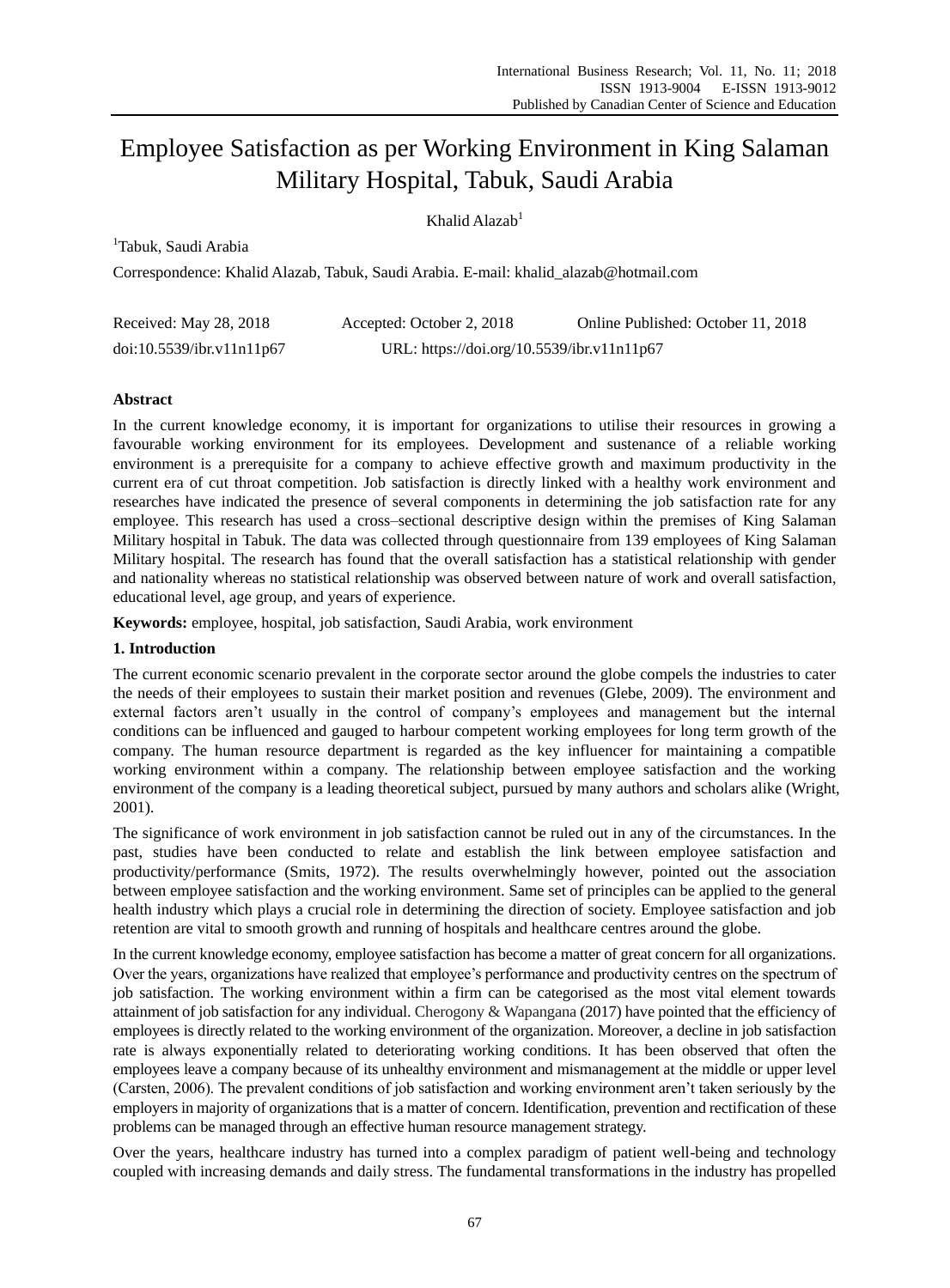the employees to consider the factors of working environment, job retention and satisfaction (Jooste, 2003). It has been observed that job satisfaction in healthcare industry is related to multiple factors such as timing, role of administration, communication, and working environment (Freeborn & Hooker, 1995).

Zaghloul et al. (2008) observed that the problems faced by Saudi Arabia in health sector are primarily based on the shortage of staff and absence of a healthy working environment. Miller-Rosser et al. (2009) have pointed that healthcare system in Saudi Arabia is gradually improving and adapting according to world standards but the level of Job satisfaction and working environment needs a focused attention of the relevant authorities.

The current paper seeks to evaluate and analyse employee satisfaction as per working environment in King Salaman Military Hospital, Tabuk, Saudi Arabia. Specifically, the research objectives laid out by the paper shall focus on the factors of employee satisfaction and the working environment of the hospital.

### *1.1 Research Questions and Objectives*

The objective of this paper is to investigate the level of employee satisfaction as well as to examine the overall environment and to assess the level of satisfaction based on the factors like gender, age, income, occupation and experience in the King Salaman Military Hospital, Tabuk, Saudi Arabia.

In the light of observed research objective, following main research questions have been indicated in this paper.

- Generally, are the employees satisfied with the overall working environment of the hospital?
- Is there any disparity in the level of job satisfaction when compared on the basis of gender, age, income, experience and occupation?

## *1.2 Research Hypothesis*

Research provide evidence how an ideal, and supportive working environment enables the workers to utilise the best of their knowledge, abilities and skills to effectively solve the problems at hand (Leshabari, 2008). A simple causal relationship was needed to define the parameters of job satisfaction and working environment in the hospital. In the present case, the overall satisfaction rate of employees within the hospital is the dependent variable and gender, nationality, nature of work and experience level are independent variables. The literature studied for this purpose had defined attributes of certain independent variables which might cast an impact on the job satisfaction rate of the involved participants but as we are just observing the overall picture and not the details of the working environment, it should be clear that selection of null and alternate hypothesis has been defined to accommodate the simplistic nature of this study. Our paper takes into account certain positive indicators on the basis of which, job satisfaction rate is determined. The availability of such straightforward and simple hypothesis has added to the discreet nature of this study with upfront objective of determination of job satisfaction ratio in the hospital staff.

Therefore in order to check if there is a relationship between job satisfaction and working environment the following hypothesis were formulated:

H1: The overall satisfaction of employees have significant relationship with working environment of the hospital.

H2: The overall satisfaction of employees have no significant relationship with working environment of the hospital.

#### **2. Literature Review**

A supportive work environment has always been considered as vital to job satisfaction of employees. It has to be noted that work environment is the constituent of many factors that significantly influence the physical and psychological health of an individual. The working environment is often calibrated in terms of trust, wages, and relationship with management. It comes as a challenge for today's organizations to create a comfortable environment within the company to harnesses high level of job satisfaction.

The fundamental change in the health sector of Saudi Arabia can be observed in terms of unavailability of local staff or dominant involvement of foreign doctors and nurses (Al-Ahmadi, 2009). A job satisfaction study, conducted by Bhuian et al. (1996) used exploratory methodology to ascertain the relationship between job characteristics and quality of work life. The results of other studies revealed that working environment and growth opportunities were the critical factors in job satisfaction (Mitchell, 2009; Zaghloul et al., 2008). A study by Al-Dossary et al. (2012) revealed that satisfaction level of employees were closely affiliated with factors such as income, timing and leadership style while dissatisfaction was mostly dependent on the lack of recognition, working policies, hospital environment and relationships with peers. A similar study by Zaghloul et al. (2008) revealed that lack of motivation and absence of a good salary package are the leading causes of dissatisfaction in Saudi Arabia.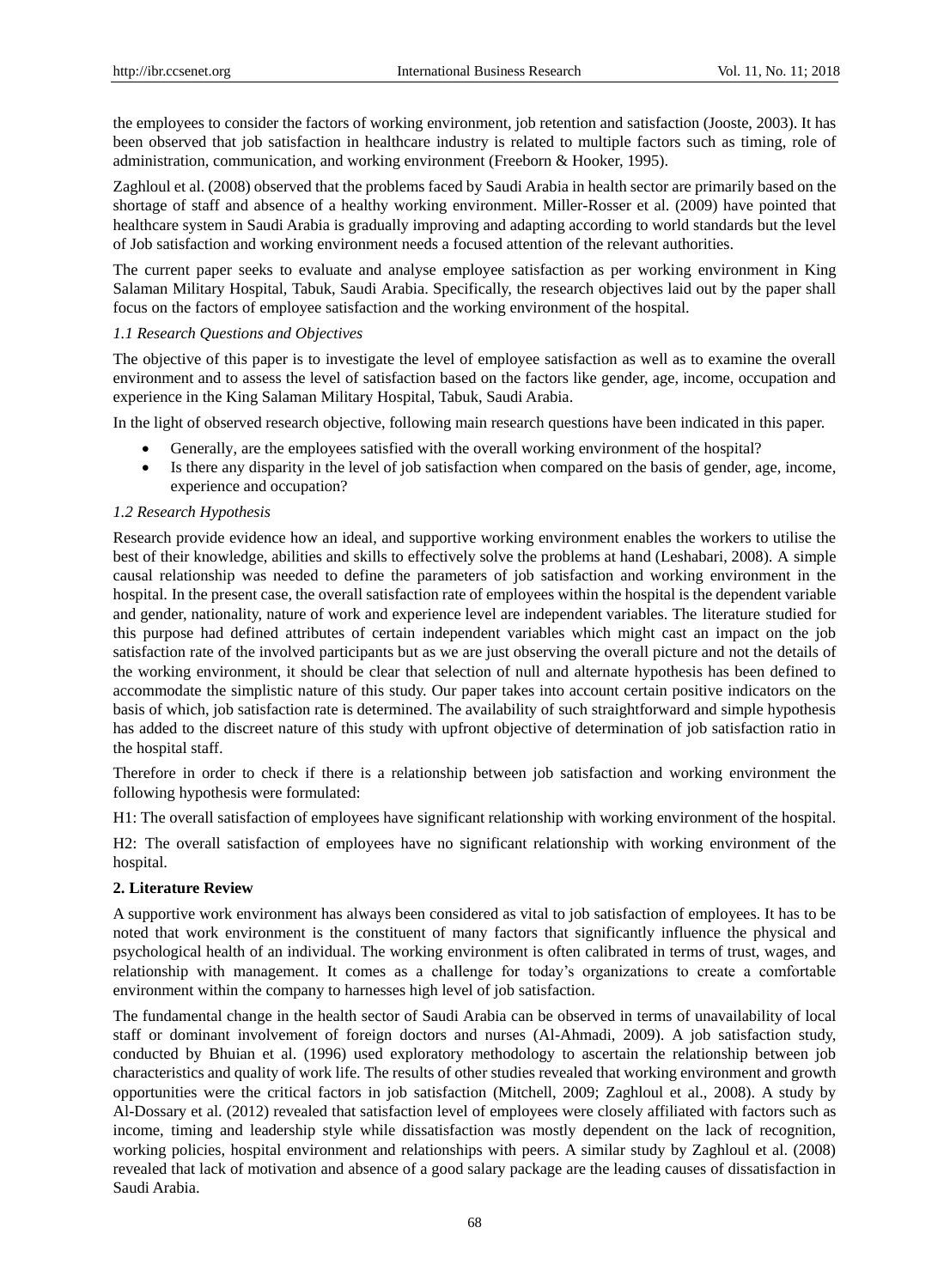Kreitner (2004) described job satisfaction as an emotional response to various aspects of employee needs within the office. Though the working dynamics have evolved exponentially in the previous decades, the theoretical concept of job satisfaction is still associated with the work of Hoppock (1935), who defined it as any circumstances within the place of work that causes a level of contentment and joy for the employee. Considering the overall picture, most of the definitions and roles of job satisfaction rely on the emotional well-being of an employee. It could cover the overall nature of job or some specific components of it (Lu et al., 2005). Moreover, the results subscribed with the job objectives also dictate the level of job satisfaction for an employee, so in theory the overall situational analysis for the job description can be linked to the assessment of job satisfaction based on working environment (Judge et al., 2002).

Studying work environment in the healthcare sector, Lewy (1991) stated that hospital workforce face one of the most stressful and challenging working environments where they constantly have to meet the demands and requirements of patients. People working in healthcare sector have the ability to influence and affect the experience and quality of services being provided to patients (Schoombie et al., 2014). Moreover, the healthcare professionals are at the highest risk of stress and work pressure thus establishing the fact that work environment and working conditions are integral to wellbeing of the workers. Organizations having a friendly work environment tend to have more productivity and financial stability (Kreitzer et al., 1997). Swansburg (1996) is of the view that within the context of healthcare sector, the work environment set forth by the management of hospitals determine the behaviour of working staff which in turn determines the environment perceived by patients. Moorhead and Griffin (1998) pointed that management of any organization including the healthcare sector can set the tone for the overall working environment and subsequently the job satisfaction of employees.

Human resource management and strategy is an important component of company's overall plan to harness job satisfaction. Human resources can be referred to as the sum total of people working for an employer while utilising their skills, abilities and knowledge (Drasnfield, 2001). It is evident that the organizations that prioritizes the experience of their employees along with a healthy working environment by utilizing their resources to actively engage and look after the employees are in a better position of increasing their efficiency and maximizing their productivity. Management of individuals is related with utilization and handling of staff appropriately at various locations and projects to suit the company's objectives and goals. It is the responsibility of human resource department to effectively maintain a healthy and growing working environment with the presence of positive indicators. The coming sections will illustrate the evaluation of working environment at King Salaman Military Hospital, Tabuk, Saudi Arabia. This will assist in defining parameters for the current study as well as laying foundation for further research.

## **3. Methodology**

#### *3.1 Research Design*

This research adopted quantitative method according to the nature of the study and its objectives. Under quantitative method, the current study of employee satisfaction as per working environment in King Salaman Military Hospital, Tabuk, Saudi Arabia, a cross-sectional descriptive research design was employed.

Descriptive research is a study design that is accurate to depict the participants in an accurate manner. It is being utilised when some specific components or variables are related to people in the experimental population (Zikmund, 2003). It actually contains a certain set of defined questions with fixed elements (Malhotra et al., 2006). In the same context, a research study that employs a single data collection technique is referred to as a cross sectional (Easterby-Smith et al., 1991). This method is employed when quick results are required for the analysis of causal associations.

#### *3.2 Data Collection Method*

The current study used the questionnaire for data collection purpose that is a technique of survey strategy. The online questionnaire method was employed for the purpose of testing hypothesis. The choice of questions took care of the factors like confidentiality of information, secrecy, anonymity, clarity, and convenience for respondents. After development and formulation of a suitable questionnaire with relevant demographic and technicalities, it was sent to the 200 randomly selected employees of King Salman Military Hospital Tabuk out of which 139 responded that marks a response rate at 70%.

#### *3.3 Data Analysis*

The data analysis was carried out by using SPSS 24. First of all, descriptive analysis was done to get mean, percentages, frequencies, and standard deviation for all demographic data followed by independent T test to test the hypothesis. As with most studies, there were several impeding factors like shortage of time and low response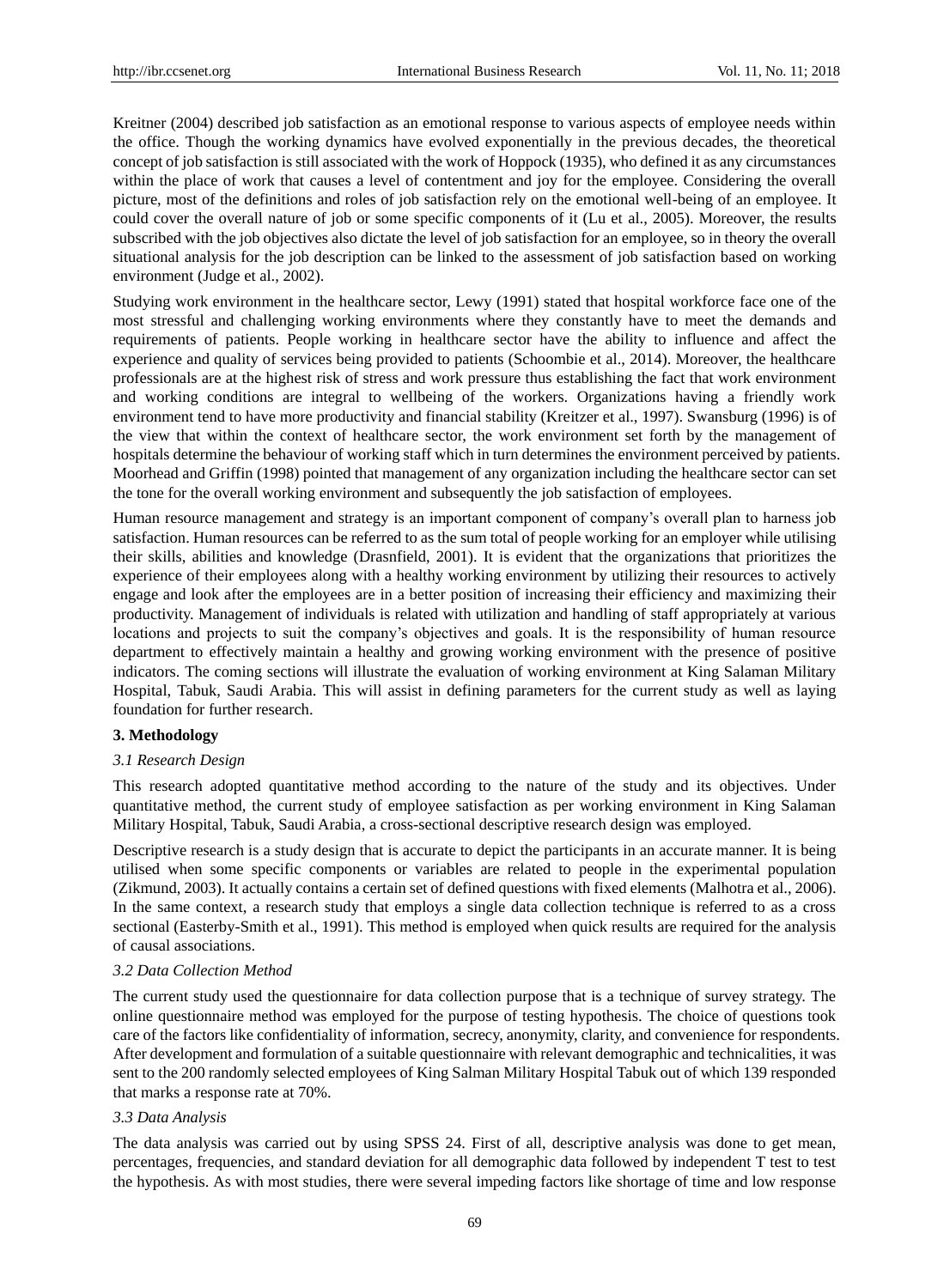rate of employees (Only 139 out of 200 employees filled out the questionnaire) to the proposed study which might have affected the overall result calibration of the tests.

## **4. Results**

The results have been compiled and evaluated based on the findings and analysis of the SPSS. The results reflect the overall findings of our paper with focus on job satisfaction and working environment. It has to be noted that these results are purely based on the available data and no alterations have been made to reconfigure the outlined information.

Table 1. Relationship between overall satisfaction and gender

| <b>Overall Satisfaction</b> |     |             |           |                |  |  |
|-----------------------------|-----|-------------|-----------|----------------|--|--|
| Gender                      |     | <b>Mean</b> | <b>SD</b> | <b>P</b> Value |  |  |
| Male                        | 102 | 3.493       | .5633     | .008           |  |  |
| Female                      | 37  | 3.212       | 4883      |                |  |  |

*Note.* SD=standard deviation

Table 1 shows the statistical relationship between Overall satisfaction and gender, as the p-value is less than 0.05 Male members are more satisfied than females as the satisfaction score of males is significantly higher than females.

Table 2. Relationship between Overall satisfaction and nationality

| <b>Overall Satisfaction</b> |                |       |           |                |  |  |
|-----------------------------|----------------|-------|-----------|----------------|--|--|
| <b>Nationality</b>          | N              | Mean  | <b>SD</b> | <b>P</b> Value |  |  |
| Saudi                       | 124            | 3.393 | .568      | .029           |  |  |
| Non Saudi                   | $\overline{1}$ | 3.760 | .284      |                |  |  |

*Note.* SD=standard deviation

Table 2 indicates that there is a statistical relationship between overall satisfaction and nationality of employee, as again the p-value is less than 0.05. Non-Saudi members are significantly more satisfied than Saudi nationals.

Table 3. Relationship Between Nature of Work and Overall Satisfaction

| <b>Overall Satisfaction</b> |    |       |      |                |  |  |  |
|-----------------------------|----|-------|------|----------------|--|--|--|
| <b>Nature of Work</b>       |    | Mean  | SD   | <b>P</b> Value |  |  |  |
| Administrative              | 95 | 3.407 | .570 | .592           |  |  |  |
| Technical                   | 42 | 3.463 | .531 |                |  |  |  |

*Note.* SD=standard deviation

Table 3 shows there is no statistical relationship between nature of work and overall satisfaction because the p-value is very high.

Table 4. Relationship between Overall satisfaction, educational level, age group, and years of experience

| <b>Overall Satisfaction</b> |                | SS     | df             | MS   | <b>F</b> Value | Sig. |
|-----------------------------|----------------|--------|----------------|------|----------------|------|
| Age Group                   | Within groups  | 1.00   | 2              | .500 | 1.18           | .56  |
|                             | Between groups | 80.68  | 136            | .593 |                |      |
|                             | Total          | 81.68  | 138            |      |                |      |
| Educational                 | Between groups | 122.03 | 136            | .89  | 3.58           | .24  |
| Level                       | Within groups  | .50    | 2              | .25  |                |      |
|                             | Total          | 122.53 | 138            |      |                |      |
| Years of                    | Between groups | 182.32 | 136            | 1.34 | 5.36           | -17  |
| Experience                  | Within groups  | .50    | $\mathfrak{D}$ | .25  |                |      |
|                             | Total          | 182.82 | 138            |      |                |      |

*Note.* SS=sum of squares; MS=mean square;

While comparing the Educational level, Age group, and Years of experience with overall satisfaction, there is no statistical relationship observed between these as the P Value in all variables is greater than 0.05. This result presents an interesting association of the assumed connection between different factors and the actual summary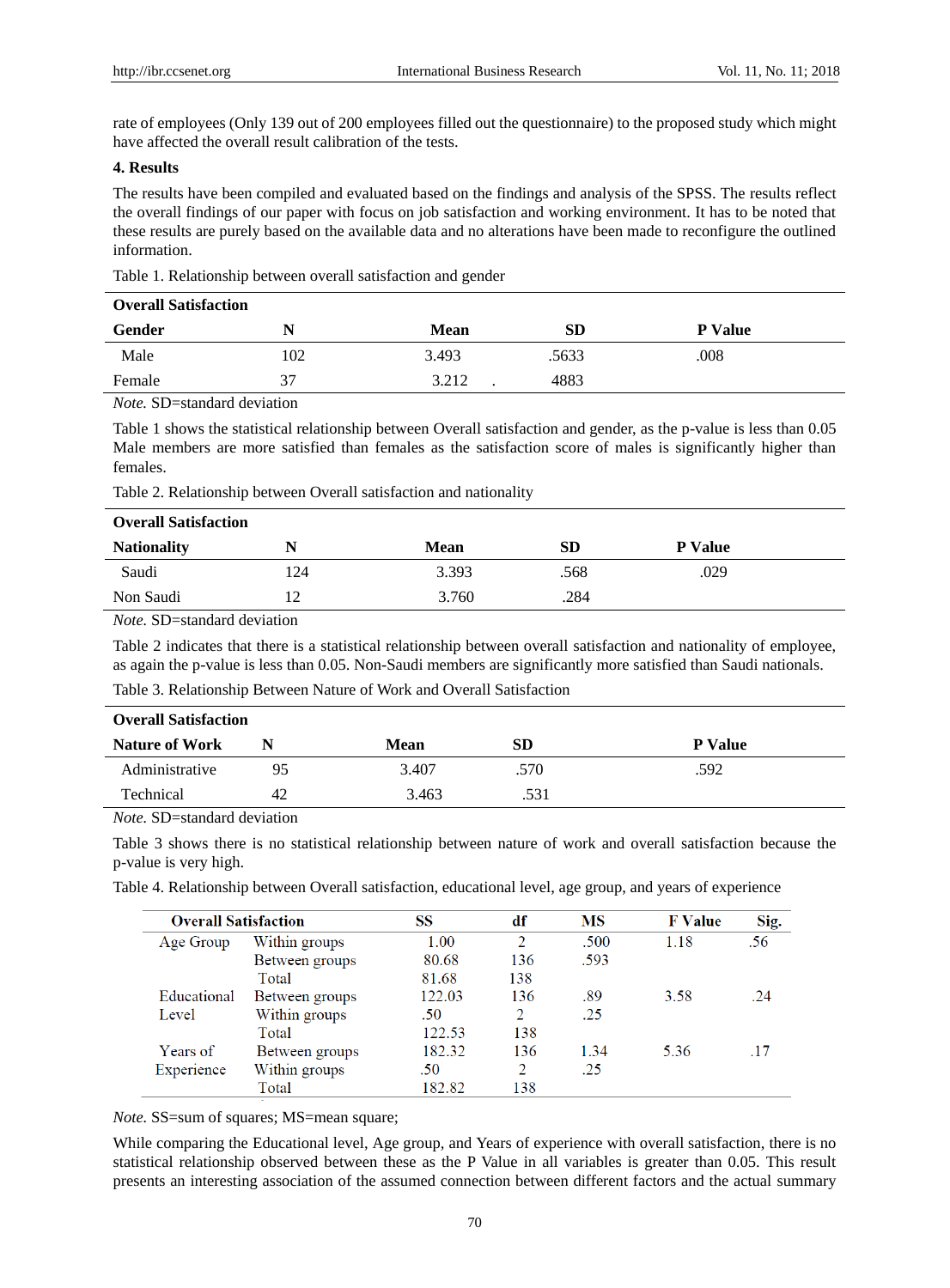of outcomes. The elements discussed within the statistical analysis contribute towards revelation of segmented information.

|  |  |  |  | Table 5. Distribution of participants as per their overall evaluation of working environment |  |  |
|--|--|--|--|----------------------------------------------------------------------------------------------|--|--|
|--|--|--|--|----------------------------------------------------------------------------------------------|--|--|

| Indicator                             | Mean | <b>SD</b> | Rank |
|---------------------------------------|------|-----------|------|
| Participation and effects             | 3.89 | 62        |      |
| salary and other financial motivation | 2.82 | .94       |      |
| working environment                   | 2.99 | 1.03      |      |
| security and comfort ability          | 3.48 | .674      |      |
| Leadership                            | 3.05 | .79       |      |
| respecting efforts                    | 3.68 | .88       |      |
| Working satisfaction                  | 3.82 | .75       |      |
| Training and performance development  | 3.73 | .73       |      |
| Social Environment                    | 3.30 | .70       |      |
| Overall Evaluation of all Indicators  | 3.4  | -55       |      |

#### *Note.* SD=standard deviation

In order to verify the relationship between overall satisfaction and working environment, 9 indicators were used and results are summarized in table 5. The overall satisfaction of participants to all indicators is 3.4 out of 5, which exhibits the notion of 'satisfied' but the analysis of the ranking of these indicators according to their satisfaction degree, it is evident that some have strong and some have weak relationship with working environment.

#### **5. Discussion**

This study has used quantitative research method with a questionnaire on a sample of employees of King Salman Military Hospital Tabuk, Saudi Arabia. The aim of this study was to investigate the level of employee satisfaction as per the working environment of the hospital.

H1 upheld that overall satisfaction of employees have significant relationship with working environment of the hospital. The research findings shows that the overall satisfaction of participants to nine indicators have significant relationship with working environment of the hospital that lead us to accept H1. However, all these indicators have different satisfaction degrees. Working satisfaction, training and performance development have the highest rank and salary and other financial motivation represent lower rank. The comparison of gender and nationality with overall satisfaction shows a significant statistical relationship but results for age group, educational level, nature of work and years of experience show no statistical relationship with overall satisfaction.

According to the literature review, the subject of job satisfaction and its relation with working environment has been in active discussion but there are not so many empirical studies that investigate the relationship between employee satisfaction and environment in hospital settings. In order to establish this relationship, it was needed to select suitable indicators of employee satisfaction. In the same context, a parallel study by Dawson et al. (2017) prioritised the investigation of job satisfaction and its link with nature of employment, i.e. full time and part time. It was revealed that job satisfaction had no particular influence from the nature of job and that it was an independent variable with no consequences on career contentment. The same was effectively demonstrated by our sub-indicators in the above results. Another research by Sumner & Niederman (2004) sought to reflect the findings in an analysis of gender role in job satisfaction. It was widely speculated that job satisfaction rate might be closely linked with gender roles and the approach taken to cater job description. The result however casted a different scenario where no or very minute connection was established between gender roles and the job satisfaction rate, terming the overall debate void. The same was exhibited by our study of positive indicators and independent variables correlation. Gil & Mataveli (2017) rightly points out in his study that job satisfaction can only be linked with social and physical parameters of working environment and circumstances. The assumed connection of job satisfaction with virtual parameters of age, gender or nature of work are only speculative and hold no real association (Zeffane & Bani Melhem, 2017).

#### **6. Conclusion**

This objective of this study was to explore the relationship between employee satisfaction and working environment in King Salman Military Hospital Tabuk, Saudi Arabia. The paper draws a relationship between several factors and indicators in the hospital setting to study the effect of working environment on job satisfaction. It was observed and analysed in the result section that several elements were responsible for job satisfaction of employees in King Salman Military Hospital. The productivity, effectiveness and performance of an employee is directly dependent on his working environment and subsequently affect the job satisfaction rate.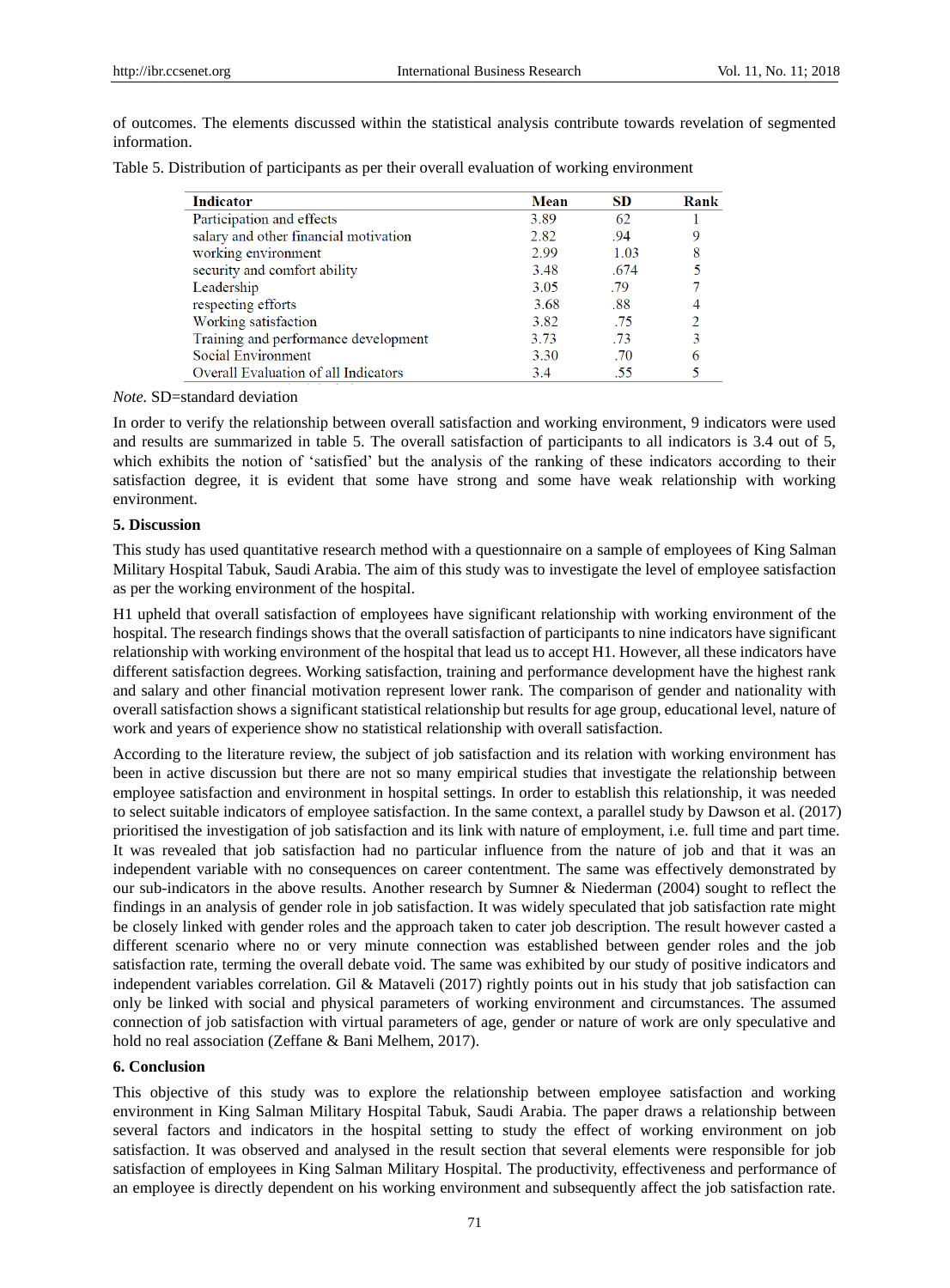It can be concluded that the study conducted in the Military hospital, Saudi Arabia was fundamental in determining the overall picture of job satisfaction, The age, experience, gender and nationality was in no way connected to job satisfaction, rather it was connected to the overall work environment of the hospital. Finally, it has to be noted that, work environment within the hospital is an effective estimate of the overall long term sustainability and performance of the hospital employees.

The basic strength of this study lies in its simple cross sectional approach to analyse and cater the problem of job satisfaction scrutiny at the subjected hospital. The development and implementation of this study in the hospital has given rise to certain indicative parameters that can be utilised effectively to counter the problems causing the dissatisfaction among employees.

One of the major limitations of this study is its restricted generalizability. Since the study only covers the staff of particular hospital, the small population of that hospital along with demographic indicators do not allow the results of the study to be generalized to other organizations. Thus, the impact and correlation of this study with the corporate world might be questionable.

This study has practical implications for the development of organizational productivity and performance improvement through a systematic inference of available data. Job satisfaction has always been closely affiliated with the adjoining parameters of productivity, performance and work efficiency (Schleicher, 2004). Thus, the results of this paper can be actively employed to harness and develop these characteristics which aim at fulfilment of career and professional objectives for most of the employees.

#### **References**

- Aldossary, A., While, A., & Barriball, L. (2008). Health care and nursing in Saudi Arabia. *International nursing review*, *55*(1), 125-128.<https://doi.org/10.1111/j.1466-7657.2007.00596.x>
- Al‐Dossary, R., Vail, J., & Macfarlane, F. (2012). Job satisfaction of nurses in a Saudi Arabian university teaching hospital: a cross ‐ sectional study. *International nursing review*, *59*(3), 424-430. <https://doi.org/10.1111/j.1466-7657.2012.00978.x>
- Bhuian, S. N., Al-Shammari, E. S., & Jefri, O. A. (1996). Organizational commitment, job satisfaction and job characteristics: An empirical study of expatriates in Saudi Arabia. *International Journal of Commerce and Management*, *6*(3/4), 57-80.<https://doi.org/10.1108/eb047336>
- Carsten, J. (2006). The 7 hidden reasons employees leave: How to recognize the subtle signs and act before it's too late. *Personnel Psychology*, *59*(1), 246.
- Cherogony, E., & Wapangana, M. M. (2017). An Assessment of the Role of Working Environment on Performance of Nurses in Devolved Health Services in Baringo County, Kenya. *International Journal of Innovative Research and Development*, *6*(9).<https://doi.org/10.24940/ijird/2017/v6/i9/SEP17059>
- Dawson, C., Veliziotis, M., & Hopkins, B. (2017). Temporary employment, job satisfaction and subjective well-being. *Economic and industrial democracy*, *38*(1), 69-98.<https://doi.org/10.1177/0143831X14559781>
- Dransfield, R. (2001). *Corporate strategy*. Heinemann.
- Easterby-Smith, M., Thorpe, R., & Lowe, A. (1991). *Management Research: An Introduction.* Sage Publications. London, UK.
- Freeborn, D. K., & Hooker, R. S. (1995). Satisfaction of physician assistants and other no physician providers in a managed care setting. *Public Health Reports*, *110*(6), 714.
- Gil, A. J., & Mataveli, M. (2017). Learning processes and job satisfaction in the Spanish wine sector: The moderating effect of organizational size and employees' educational level. *Personnel Review*, *46*(3), 624-643. <https://doi.org/10.1108/PR-01-2015-0013>
- Hoppock, R. (1935). Job Satisfaction. Oxford, England: Harper.
- Hui, C. H., Yee, C., & Eastman, K. L. (1995). The relationship between individualism—collectivism and job satisfaction. *Applied Psychology*, *44*(3), 276-282.<https://doi.org/10.1111/j.1464-0597.1995.tb01080.x>
- Jooste, K. (Ed.). (2003). *Leadership in health services management*. Juta.
- Judge, T. A., Heller, D., & Mount, M. K. (2002). Five-factor model of personality and job satisfaction: A meta-analysis. *Journal of applied psychology*, *87*(3), 530.<https://doi.org/10.1037/0021-9010.87.3.530>
- Kreitner, R. K. A.(2004). Organizational Behavior. *Chicago: Irwin*. McGraw Hill. <https://trove.nla.gov.au/version/49139202>